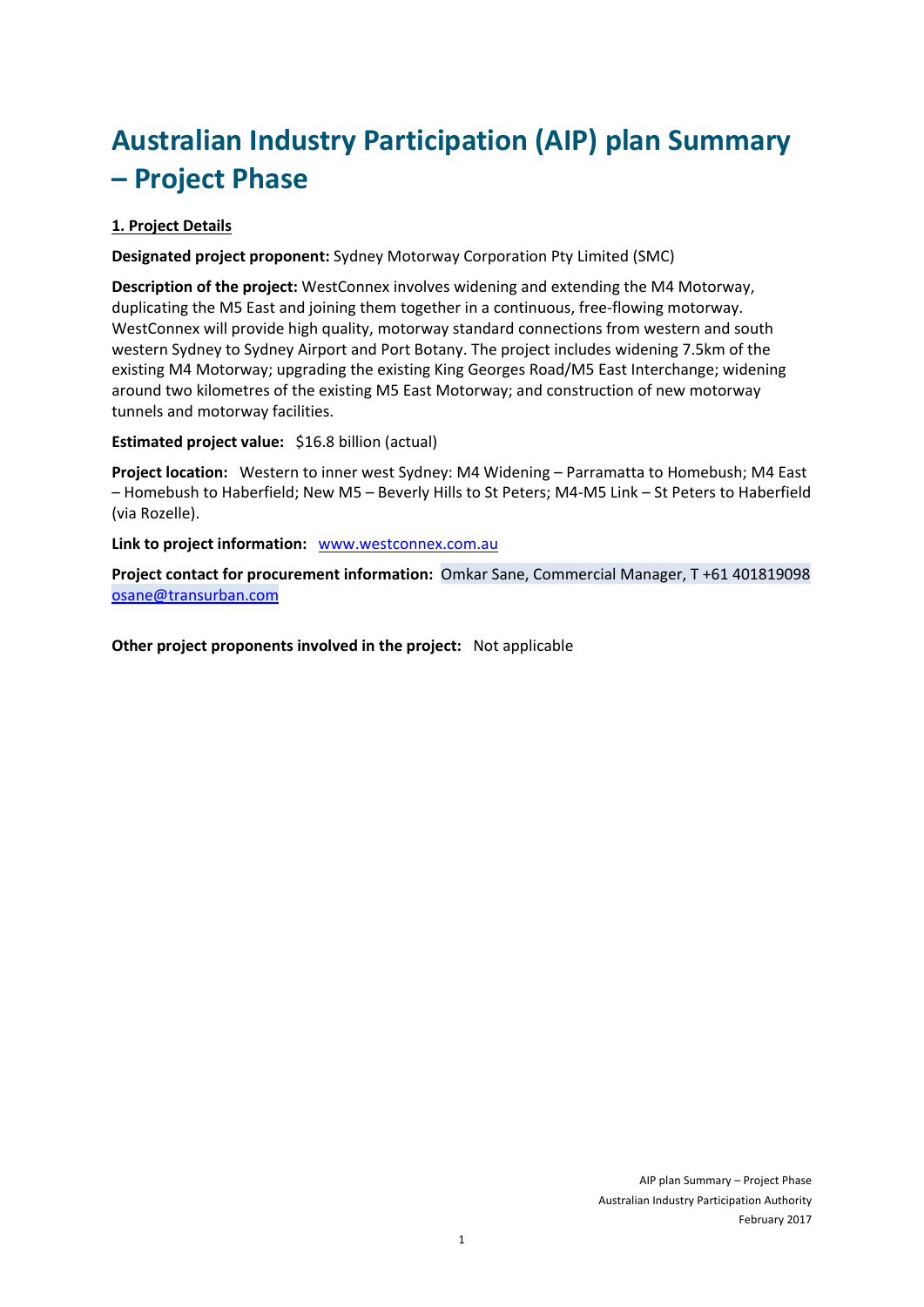#### **2. Opportunities to supply Goods and Services**

| <b>Expected opportunities</b>           | <b>Opportunities for</b><br><b>Australian</b><br>entities | <b>Opportunities for</b><br>non-Australian<br>entities |
|-----------------------------------------|-----------------------------------------------------------|--------------------------------------------------------|
| Goods                                   |                                                           |                                                        |
| Concrete                                | Yes                                                       | No                                                     |
| Building/construction aggregates        | Yes                                                       | <b>No</b>                                              |
| Steel reinforcement                     | Yes                                                       | Yes                                                    |
| Pre-cast concrete units                 | Yes                                                       | <b>No</b>                                              |
| <b>Building materials</b>               | Yes                                                       | <b>No</b>                                              |
| Major plant and equipment               | Yes                                                       | Yes                                                    |
| Minor plant (wet/dry hire)              | Yes                                                       | <b>No</b>                                              |
| Gas oil/fuel                            | Yes                                                       | No                                                     |
| <b>Services</b>                         |                                                           |                                                        |
| Traffic control                         | Yes                                                       | No                                                     |
| Demolition                              | Yes                                                       | No                                                     |
| Service location and relocation         | Yes                                                       | No                                                     |
| Major civil works                       | Yes                                                       | Yes <sup>1</sup>                                       |
| Minor civil works and groundworks       | Yes                                                       | No                                                     |
| Major building works                    | Yes                                                       | Yes <sup>2</sup>                                       |
| Minor building works                    | Yes                                                       | No                                                     |
| Environmental management and monitoring | Yes                                                       | No                                                     |
| Landscaping                             | Yes                                                       | No                                                     |

Disclaimer: The information provided in the table above is based on an initial assessment by the company. Any questions or issues should be raised with the project contact.

<span id="page-1-0"></span><sup>1</sup> *While major civil works could be supplied by a non-Australian entity (an organisation without an ABN or ACN), it is most likely a non-Australian entity would partner with an Australian entity in a joint venture arrangement in order to supply these services.*

<span id="page-1-1"></span><sup>2</sup> *While major building works could be supplied by a non-Australian entity (an organisation without an ABN or ACN), it is most likely a non-Australian entity would partner with an Australian entity in a joint venture arrangement in order to supply these services.*